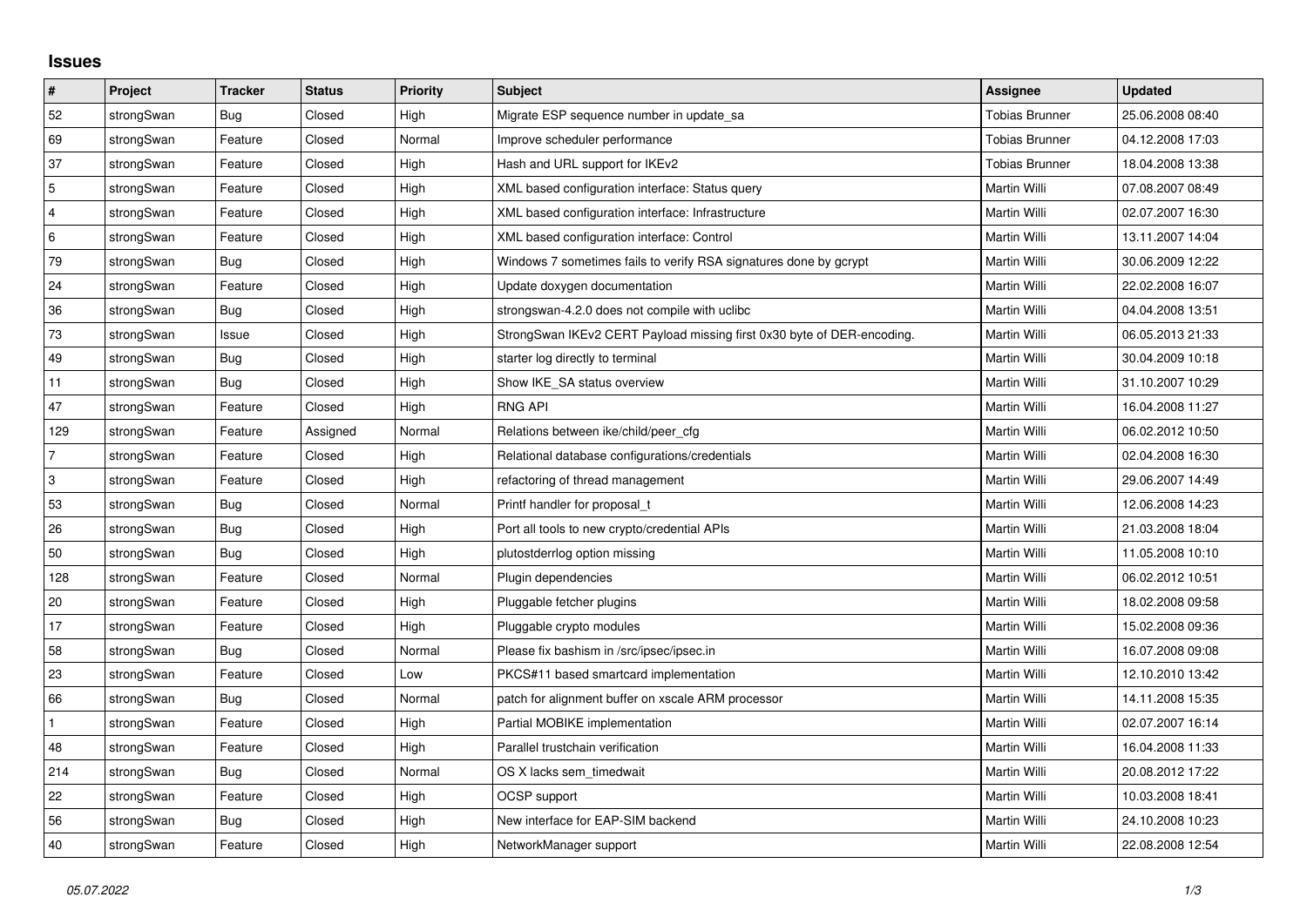| $\vert$ # | Project    | <b>Tracker</b> | <b>Status</b> | Priority  | <b>Subject</b>                                                              | <b>Assignee</b> | <b>Updated</b>   |
|-----------|------------|----------------|---------------|-----------|-----------------------------------------------------------------------------|-----------------|------------------|
| 64        | strongSwan | <b>Bug</b>     | Closed        | High      | MOBIKE with changed NAT mappings                                            | Martin Willi    | 08.10.2008 14:21 |
| 8         | strongSwan | Bug            | Closed        | Urgent    | MOBIKE selects disappearing IPv6 address                                    | Martin Willi    | 05.07.2007 09:03 |
| 43        | strongSwan | <b>Bug</b>     | Closed        | High      | missing certificate_identity in SQL database causes segfault                | Martin Willi    | 07.04.2008 10:08 |
| 18        | strongSwan | Feature        | Closed        | High      | Merge EAP-AKA module into trunk                                             | Martin Willi    | 13.12.2007 09:47 |
| 68        | strongSwan | Issue          | Closed        | Normal    | ipsec pool - unknown IPSec command                                          | Martin Willi    | 06.05.2013 21:35 |
| 78        | strongSwan | Feature        | Closed        | Normal    | Integrity tester for libstrongswan and all plugins.                         | Martin Willi    | 27.06.2009 16:19 |
| 14        | strongSwan | Feature        | Closed        | High      | Initiate/Terminate IKE_SAs                                                  | Martin Willi    | 13.11.2007 14:04 |
| 19        | strongSwan | Feature        | Closed        | High      | Include EAP-MD5 into trunk                                                  | Martin Willi    | 13.12.2007 09:48 |
| 71        | strongSwan | Bug            | Closed        | High      | Improved Acquire handling                                                   | Martin Willi    | 20.05.2009 11:54 |
| 55        | strongSwan | Bug            | Closed        | High      | Implement SHA512/384/256 HMAC with proper truncation in kernel              | Martin Willi    | 03.12.2009 11:41 |
| 15        | strongSwan | Feature        | Closed        | High      | Implement rauthentication using RFC4478                                     | Martin Willi    | 30.11.2007 14:55 |
| 60        | strongSwan | Feature        | Closed        | High      | Implement draft-sheffer-ikev2-gtc-00 with PAM password verification         | Martin Willi    | 22.08.2008 12:59 |
| 67        | strongSwan | Feature        | Closed        | Normal    | Implement DH groups 22-24                                                   | Martin Willi    | 19.04.2010 14:51 |
| 13        | strongSwan | Feature        | Closed        | High      | Implement a modular credential framework                                    | Martin Willi    | 15.02.2008 09:36 |
| 32        | strongSwan | Bug            | Closed        | High      | ikev2/rw-no-idr scenario fails                                              | Martin Willi    | 19.03.2008 11:13 |
| 31        | strongSwan | <b>Bug</b>     | Closed        | High      | ikev2/rw-eap-aka-rsa scenario fails                                         | Martin Willi    | 19.03.2008 15:25 |
| 35        | strongSwan | <b>Bug</b>     | Closed        | High      | ikev2/ocsp-no-signer-cert scenario segfaults                                | Martin Willi    | 02.04.2008 09:45 |
| 34        | strongSwan | Bug            | Closed        | High      | ikev2/multi-level-ca-loop segfaults                                         | Martin Willi    | 31.03.2008 09:19 |
| 33        | strongSwan | <b>Bug</b>     | Closed        | High      | ikev2/crl-revoked scenario broken                                           | Martin Willi    | 19.03.2008 19:02 |
| 62        | strongSwan | Bug            | Closed        | Normal    | ikev2 missing rekeying support not recognised                               | Martin Willi    | 14.11.2008 15:17 |
| 16        | strongSwan | Feature        | Closed        | High      | Generic plugin architecture                                                 | Martin Willi    | 15.02.2008 09:37 |
| 12        | strongSwan | <b>Bug</b>     | Closed        | Immediate | Fix build on uClibc                                                         | Martin Willi    | 31.10.2007 10:34 |
| 45        | strongSwan | Bug            | Closed        | High      | Failure to open SQLite database crashes charon                              | Martin Willi    | 07.04.2008 09:16 |
| 54        | strongSwan | Feature        | Closed        | High      | <b>EAP-Identity Server functionality</b>                                    | Martin Willi    | 22.08.2008 12:55 |
| 46        | strongSwan | Feature        | Closed        | High      | DNS resolving for hosts in ike_cfg                                          | Martin Willi    | 09.06.2008 09:34 |
| 10        | strongSwan | <b>Bug</b>     | Closed        | High      | distribution cannot be built because logout.cs template is missing in trunk | Martin Willi    | 18.09.2007 07:43 |
| 100       | strongSwan | Feature        | Closed        | Normal    | Derive traffic selectors from authentication process                        | Martin Willi    | 23.07.2010 16:53 |
| 76        | strongSwan | Feature        | Closed        | Normal    | crypto test framework                                                       | Martin Willi    | 12.06.2009 11:31 |
| 21        | strongSwan | Feature        | Closed        | High      | CRL support                                                                 | Martin Willi    | 10.03.2008 18:40 |
| 27        | strongSwan | Feature        | Closed        | High      | Create a database API                                                       | Martin Willi    | 19.02.2008 15:16 |
| 39        | strongSwan | Feature        | Rejected      | High      | Configuration support in Manager                                            | Martin Willi    | 04.07.2014 11:07 |
| $\vert$ 2 | strongSwan | Feature        | Closed        | High      | Complete MOBIKE support                                                     | Martin Willi    | 31.10.2007 10:30 |
| 41        | strongSwan | Feature        | Closed        | High      | CFG attribute provider framework                                            | Martin Willi    | 16.04.2008 11:24 |